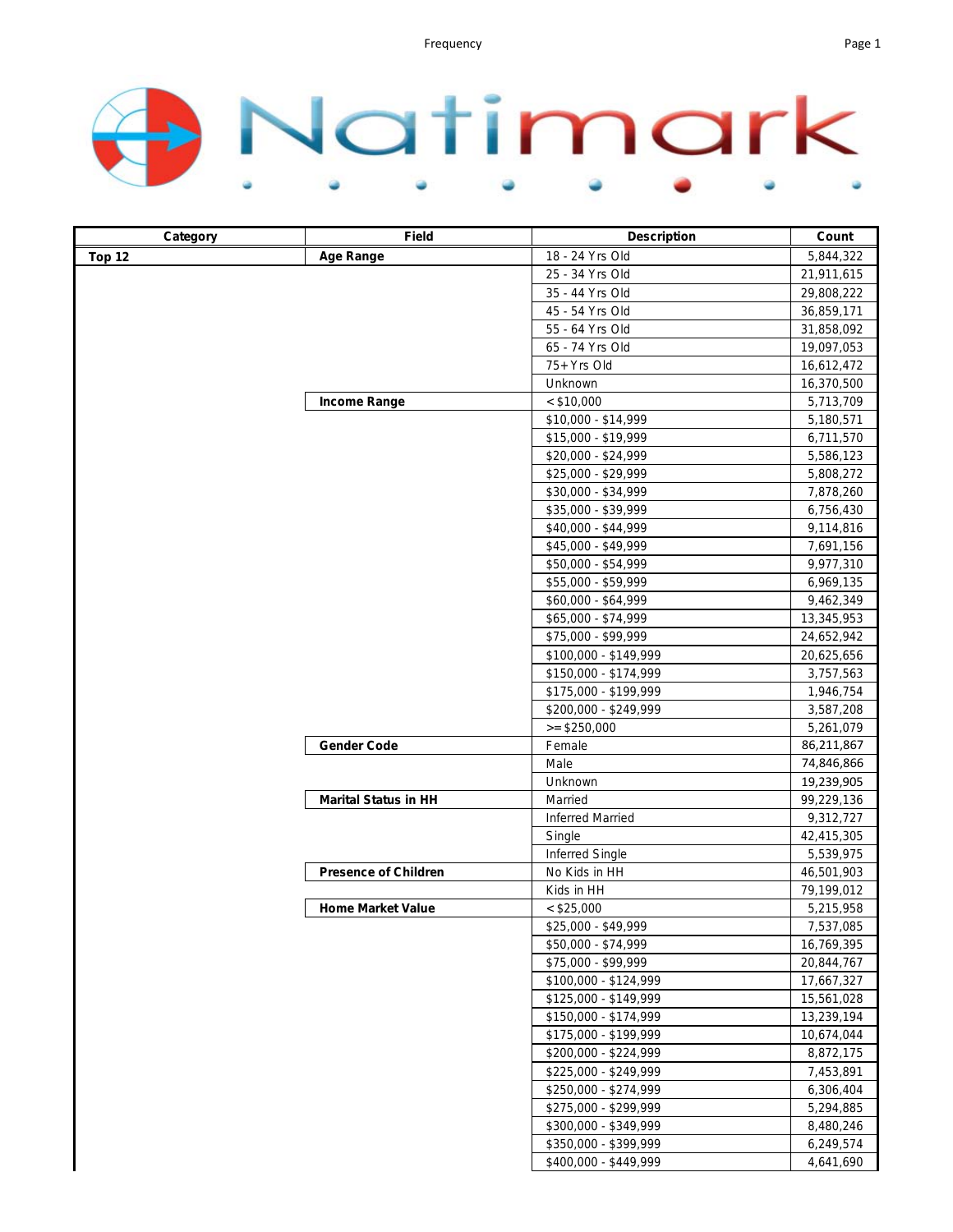|             |                     |                            | \$450,000 - \$499,999                                | 3,589,056   |
|-------------|---------------------|----------------------------|------------------------------------------------------|-------------|
|             |                     |                            | \$500,000 - \$749,999                                | 8,999,680   |
|             |                     |                            | \$750,000 - \$999,999                                | 2,902,657   |
|             |                     |                            | $\ge$ \$1,000,000                                    | 1,987,688   |
|             |                     | Home Owner / Renter        | Home Owner                                           | 137,817,864 |
|             |                     |                            | Renter                                               | 6,985,974   |
|             |                     | <b>Length of Residence</b> | < 1 Year                                             | 10,332,885  |
|             |                     |                            | 1 Year                                               | 10,374,762  |
|             |                     |                            | 2 Years                                              | 11,209,949  |
|             |                     |                            | 3 Years                                              | 10,255,186  |
|             |                     |                            | 4 Years                                              | 10,119,408  |
|             |                     |                            | 5 Years                                              | 9,545,999   |
|             |                     |                            | 6 Years                                              | 8,407,909   |
|             |                     |                            | 7 Years                                              | 7,397,595   |
|             |                     |                            | 8 Years                                              | 6,616,309   |
|             |                     |                            | 9 Years                                              | 5,449,572   |
|             |                     |                            | 10 Years                                             | 5,656,598   |
|             |                     |                            | 11 Years                                             | 6,323,652   |
|             |                     |                            | 12 Years                                             | 5,596,779   |
|             |                     |                            | 13 Years                                             | 4,887,298   |
|             |                     |                            | 14 Years                                             | 4,894,124   |
|             |                     |                            | 15+ Years                                            | 47,979,260  |
|             |                     |                            | Multiple Family Dwelling Unit                        |             |
|             |                     | <b>Dwelling Type</b>       |                                                      | 18,735,644  |
|             |                     | <b>Education</b>           | Single Family Dwelling Unit<br>Completed High School | 156,566,251 |
|             |                     |                            |                                                      | 51,032,522  |
|             |                     |                            | <b>Completed College</b>                             | 37,355,076  |
|             |                     |                            | <b>Completed Graduate School</b>                     | 14,146,568  |
|             |                     |                            | Attended Vocational/Tech                             | 596,450     |
|             |                     | <b>Net Worth</b>           | < \$1                                                | 4,528,417   |
|             |                     |                            | $$1 - $4,999$                                        | 7,485,080   |
|             |                     |                            | $$5,000 - $9,999$                                    | 4,604,059   |
|             |                     |                            | \$10,000 - \$24,999                                  | 8,163,593   |
|             |                     |                            | \$25,000 - \$49,999                                  | 20,026,887  |
|             |                     |                            | \$50,000 - \$99,999                                  | 29,830,296  |
|             |                     |                            | \$100,000 - \$249,999                                | 49,791,782  |
|             |                     |                            | \$250,000 - \$499,999                                | 28,064,276  |
|             |                     |                            | $>= $500,000$                                        | 10,461,749  |
|             |                     | <b>Telephone Present</b>   | Phone number available (Not on DNC)                  | 26,942,263  |
|             |                     |                            | Phone number on DNC                                  | 59,377,273  |
|             |                     |                            | No Phone Available                                   | 92,041,911  |
| Category    | <b>Sub-Category</b> | <b>Field</b>               | <b>Description</b>                                   | Count       |
| mographics! | Age                 | <b>Adults by Age Range</b> | 18-24 Present (Female)                               | 12,830,263  |
|             |                     |                            | 18-24 Present (Male)                                 | 11,289,490  |
|             |                     |                            | 18-24 Present (Unknown)                              | 151,900     |
|             |                     |                            | 25-34 Present (Female)                               | 26,497,422  |
|             |                     |                            | 25-34 Present (Male)                                 | 24,711,495  |
|             |                     |                            | 25-34 Present (Unknown)                              | 152,285     |
|             |                     |                            | 35-44 Present (Female)                               | 29,497,464  |
|             |                     |                            | 35-44 Present (Male)                                 | 28,427,209  |
|             |                     |                            | 35-44 Present (Unknown)                              | 147,090     |
|             |                     |                            | 45-54 Present (Female)                               | 37,440,658  |
|             |                     |                            | 45-54 Present (Male)                                 | 35,682,211  |
|             |                     |                            | 45-54 Present (Unknown)                              | 104,779     |
|             |                     |                            | 55-64 Present (Female)                               | 32,050,434  |
|             |                     |                            | 55-64 Present (Male)                                 | 31,633,672  |
|             |                     |                            | 55-64 Present (Unknown)                              | 70,952      |
|             |                     |                            | 65-74 Present (Female)                               | 18,701,205  |
|             |                     |                            | 65-74 Present (Male)                                 | 18,863,044  |
|             |                     |                            | 65-74 Present (Unknown)                              | 45,993      |
|             |                     |                            | 75+ Present (Female)                                 | 18,505,916  |
|             |                     |                            | 75+ Present (Male)                                   | 18,210,353  |

**Demographics**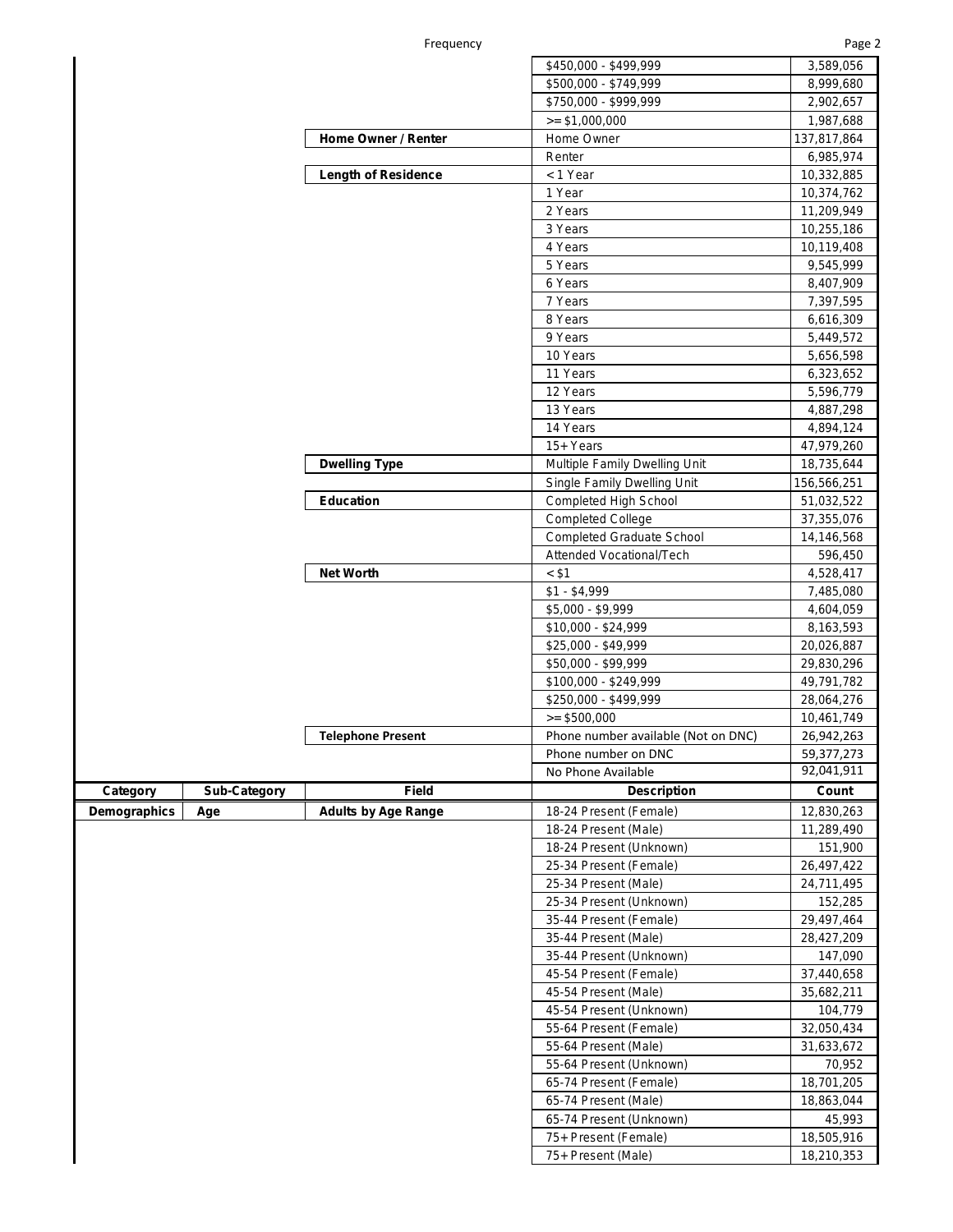Г

|                  |                                  | 75+ Present (Unknown)             | 69,015      |
|------------------|----------------------------------|-----------------------------------|-------------|
| Credit           | <b>Premium Credit Card in HH</b> | <b>American Express</b>           | 3,854,315   |
|                  |                                  | <b>Discover</b>                   | 6,238,546   |
|                  |                                  | Gas/Retail Card                   | 12,688,487  |
|                  |                                  | Mastercard                        | 21,444,464  |
|                  |                                  | Visa                              | 21,444,464  |
|                  | <b>Regular Credit Card in HH</b> | American Express                  | 18,440,517  |
|                  |                                  | <b>Discover</b>                   | 14,894,688  |
|                  |                                  | Gas/Retail Card                   | 2,710,155   |
|                  |                                  | Mastercard                        | 36,138,013  |
|                  |                                  | Visa                              | 52,839,189  |
|                  | <b>Credit Card in HH</b>         | <b>Credit Card User</b>           | 148,452,860 |
|                  |                                  | New Card Issued within 12 Months  | 9,097,753   |
|                  |                                  | Bank Card - Presence In HH        | 77,615,677  |
|                  |                                  | <b>Bank Card Holder</b>           | 137,269,725 |
|                  |                                  | Gas/Retail Card Holder            | 117,279,551 |
|                  |                                  | Travel & Ent Card Holder          | 15,531,809  |
|                  |                                  | Upscale Dept Store Card Holder    | 67,154,359  |
|                  |                                  | Credit Card Holder - Unknown Type | 135,603,400 |
|                  | <b>Credit Rating</b>             | < 500                             | 1,395,889   |
|                  |                                  | $500 - 549$                       | 9,088,564   |
|                  |                                  | 550 - 599                         | 8,817,140   |
|                  |                                  | $600 - 649$                       | 17,982,569  |
|                  |                                  | 650 - 699                         |             |
|                  |                                  | 700 - 749                         | 27,962,545  |
|                  |                                  | 750 - 799                         | 30,386,889  |
|                  |                                  | $800+$                            | 51,214,485  |
|                  |                                  | Unknown                           | 20,310,107  |
|                  | <b>Available Lines of Credit</b> | 1 Line of Credit                  | 13,140,450  |
|                  |                                  | 2 Lines of Credit                 | 50,777,132  |
|                  |                                  | 3 Lines of Credit                 | 19,842,989  |
|                  |                                  |                                   | 11,275,496  |
|                  |                                  | 4 Lines of Credit                 | 8,116,224   |
|                  |                                  | 5 Lines of Credit                 | 5,209,082   |
|                  |                                  | 6 Lines of Credit                 | 2,793,162   |
|                  |                                  | 7 Lines of Credit                 | 1,265,794   |
|                  |                                  | 8 Lines of Credit                 | 766,144     |
|                  |                                  | 9+ Lines of Credit                | 1,370,147   |
|                  | <b>Range of New Credit</b>       | \$0 - \$100                       | 1,890,868   |
|                  |                                  | $$101 - $300$                     | 2,339,291   |
|                  |                                  | $$301 - $500$                     | 4,278,992   |
|                  |                                  | $$501 - $1,000$                   | 6,397,558   |
|                  |                                  | $$1,001 - $3,000$                 | 14,699,442  |
|                  |                                  | $$3,001 - $5,000$                 | 6,888,297   |
|                  |                                  | $$5,001 - $9,999$                 | 10,330,952  |
|                  |                                  | > \$9,999                         | 9,937,924   |
| <b>Ethnicity</b> | <b>Ethnic Code</b>               | African American 1                | 9,053,361   |
|                  |                                  | Arab                              | 914,918     |
|                  |                                  | Armenian                          | 239,649     |
|                  |                                  | Austrian                          | 772,631     |
|                  |                                  | Belgian                           | 125,596     |
|                  |                                  | <b>Bulgarian</b>                  | 47,354      |
|                  |                                  | <b>Byelorussian</b>               | 62,945      |
|                  |                                  | Chinese                           | 1,903,845   |
|                  |                                  | Croatian                          | 83,302      |
|                  |                                  | Czech                             | 564,163     |
|                  |                                  | Danish                            | 987,494     |
|                  |                                  | Dutch                             | 3,308,485   |
|                  |                                  | Egyptian                          | 44,723      |
|                  |                                  | English                           | 57,822,234  |
|                  |                                  | Ethiopian                         | 69,833      |
|                  |                                  | Filipino                          | 505,779     |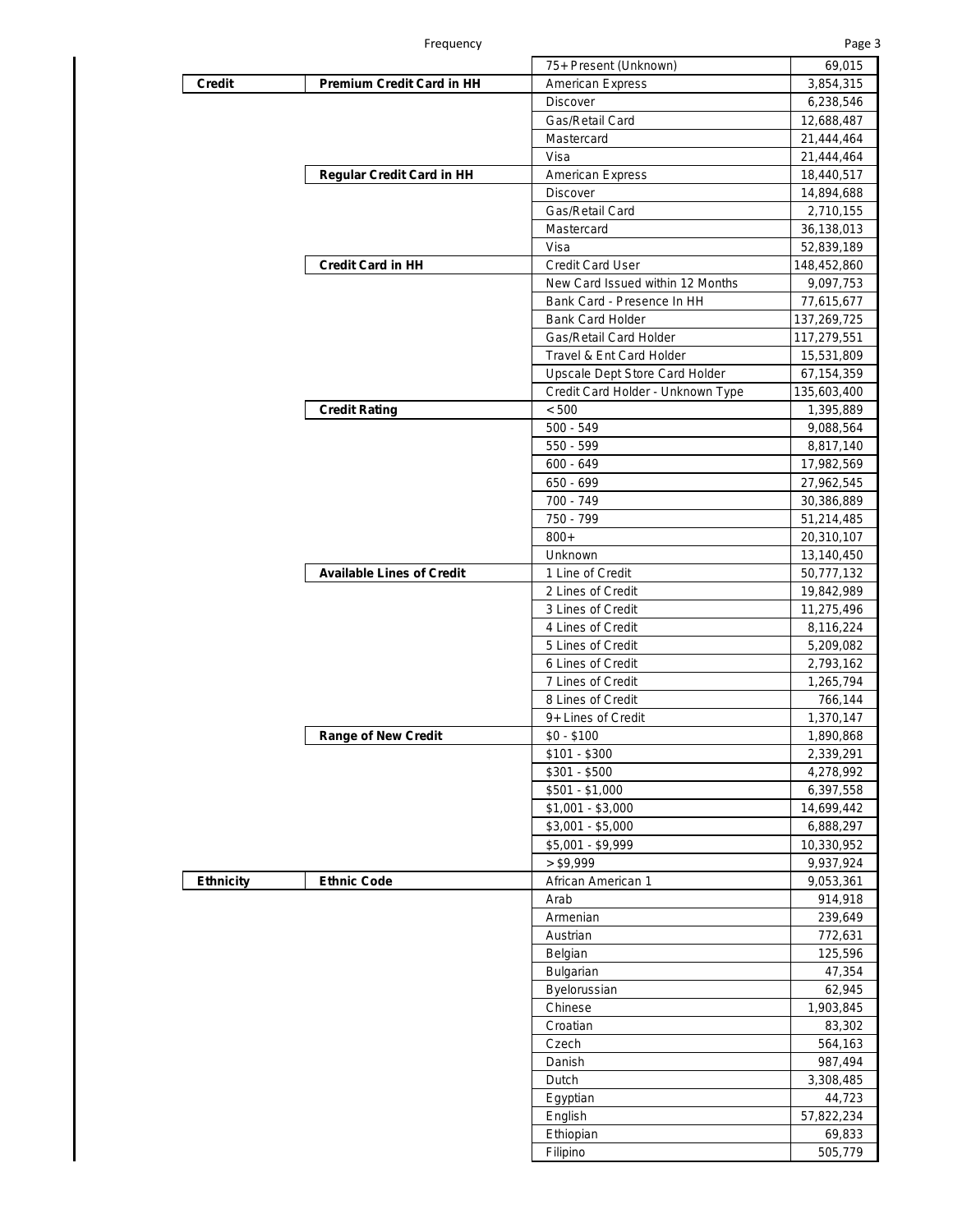## Frequency **Page 4**

|                                | Finnish                   | 217,471     |
|--------------------------------|---------------------------|-------------|
|                                | French                    | 5,082,092   |
|                                | German                    | 14,079,590  |
|                                | Greek                     | 538,973     |
|                                | Hawaiian                  | 45,860      |
|                                | Hispanic                  | 16,311,484  |
|                                | Hungarian                 | 786,496     |
|                                | Indian                    | 1,110,999   |
|                                | Irish                     | 10,989,622  |
|                                | Italian                   | 7,288,720   |
|                                |                           |             |
|                                | Japanese                  | 681,660     |
|                                | Jewish                    | 4,759,114   |
|                                | Khmer                     | 56,348      |
|                                | Korean                    | 624,665     |
|                                | Lithuanian                | 104,254     |
|                                | Native American           | 217,916     |
|                                | Nigerian                  | 90,757      |
|                                | Norwegian                 | 813,156     |
|                                | Pakistani                 | 74,203      |
|                                | Persian                   | 185,206     |
|                                | Polish                    | 2,301,953   |
|                                | Portuguese                | 863,198     |
|                                | Romanian                  | 129,756     |
|                                | Russian                   | 845,726     |
|                                | Scotch                    | 13,494,633  |
|                                | Serbian                   | 192,276     |
|                                | Slovakian                 | 217,696     |
|                                | Slovenian                 | 66,420      |
|                                | Swedish                   | 1,930,612   |
|                                | Thai                      | 57,600      |
|                                | Turkish                   | 75,156      |
|                                | Ukrainian                 | 167,904     |
|                                | Vietnamese                | 880,525     |
|                                | Welsh                     | 5,606,223   |
| <b>Ethnic Group</b>            | African American          | 9,466,754   |
|                                | Central & Southwest Asian | 250,889     |
|                                | Eastern European          | 5,673,428   |
|                                | Far Eastern               |             |
|                                | Hispanic                  | 4,268,831   |
|                                |                           | 17,174,877  |
|                                | Jewish                    | 4,759,114   |
|                                | Mediterranean             | 7,828,418   |
|                                | Middle Eastern            | 1,251,299   |
|                                | Native American           | 217,945     |
|                                | Polynesian                | 554,312     |
|                                | Scandinavian              | 3,952,774   |
|                                | Southeast Asian           | 1,200,925   |
|                                | Western European          | 111,313,654 |
|                                | Uncoded (No Group)        | 12,385,418  |
| <b>Hispanic Country-Code</b>   | <b>Brazil</b>             | 63,113      |
|                                | Colombia                  | 56,588      |
|                                | Cuba                      | 609,315     |
|                                | Dominican Republic        | 109,173     |
|                                | Ecuador                   | 16,833      |
|                                | El Salvador               | 108,782     |
|                                | Guatemala                 | 12,172      |
|                                | Honduras                  | 10,830      |
|                                | Mexico                    | 8,976,522   |
|                                | Puerto Rico               | 1,726,122   |
|                                | Spain                     | 16,322      |
|                                |                           |             |
| <b>African-Amer Confidence</b> | 65-74% Confidence         | 1,305,977   |
|                                | 75-84% Confidence         | 1,245,379   |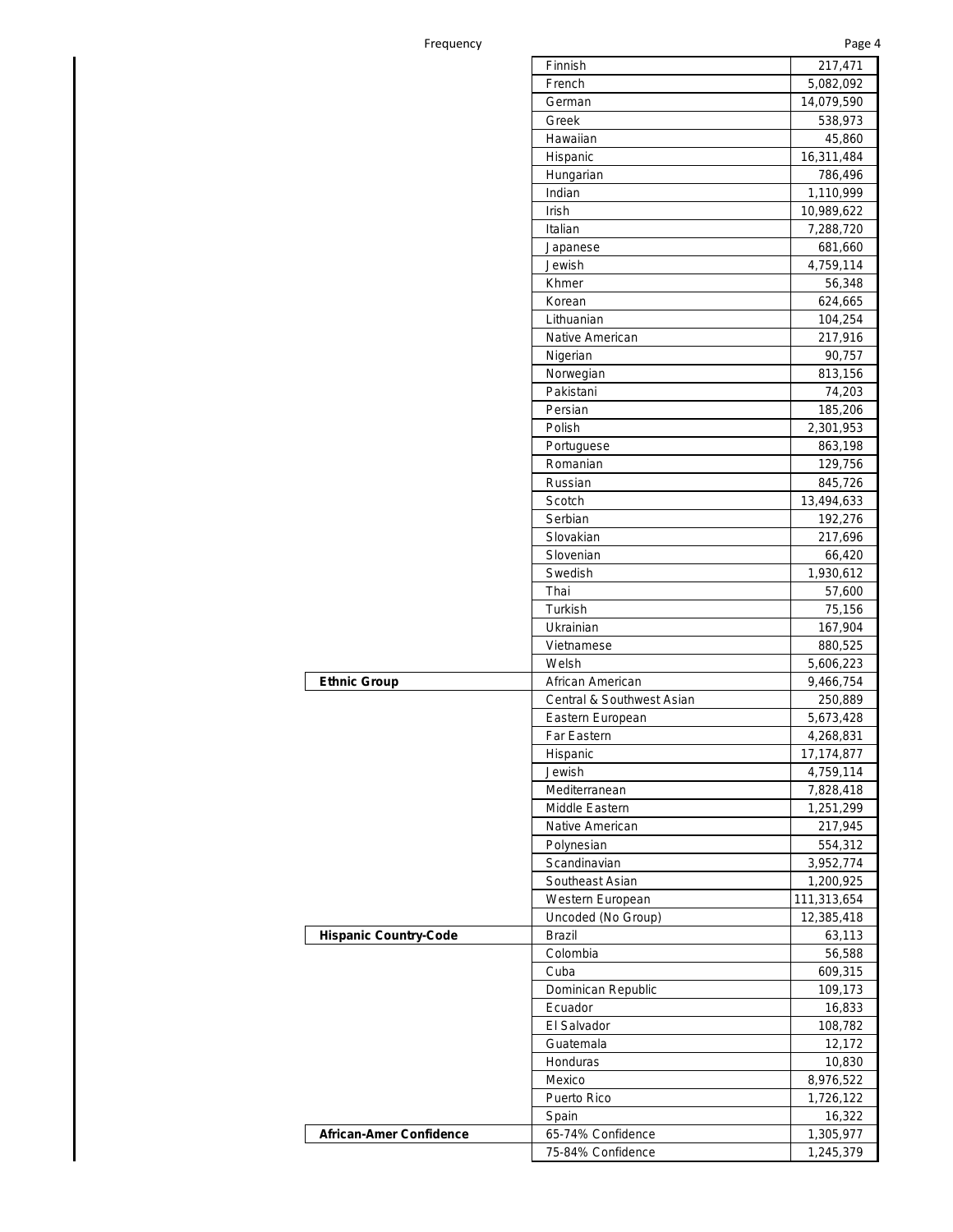|  | -requency |
|--|-----------|
|  |           |

|                | Frequency                             |                                      | Page 5                   |
|----------------|---------------------------------------|--------------------------------------|--------------------------|
|                |                                       | 85-94% Confidence                    | 1,640,774                |
|                |                                       | 95%+ Confidence                      | 3,142,119                |
|                | <b>Assimilation Codes</b>             | Assimilated - English Speaking       | 8,795,000                |
|                |                                       | Bilingual - English Primary          | 7,386,142                |
|                |                                       | Bilingual - Native Language Primary  | 3,075,337                |
|                |                                       | Unassimilated - Native Language Only | 4,693,210                |
|                | Language                              | Hungarian                            | 59,866                   |
|                |                                       | Greek                                | 63,041                   |
|                |                                       | French                               | 88,555                   |
|                |                                       | Farsi                                | 89,432                   |
|                |                                       | Russian                              | 134,432                  |
|                |                                       | Hebrew                               | 143,711                  |
|                |                                       | German                               | 166,174                  |
|                |                                       | Japanese                             | 181,594                  |
|                |                                       | Polish                               | 193,632                  |
|                |                                       | Arabic                               | 267,196                  |
|                |                                       | Korean                               | 366,247<br>421,104       |
|                |                                       | Portuguese<br>Hindi                  | 422,358                  |
|                |                                       | Italian                              | 428,022                  |
|                |                                       | Vietnamese                           | 535,144                  |
|                |                                       | Chinese                              | 690,922                  |
|                |                                       | Spanish                              | 9,174,636                |
|                |                                       | English                              | 153,999,043              |
|                | Religion                              | <b>Buddhist</b>                      | 2,960,439                |
|                |                                       | Catholic                             | 47,225,057               |
|                |                                       | Greek Orthodox                       | 538,973                  |
|                |                                       | Hindu                                | 1,061,185                |
|                |                                       | Islamic                              | 1,563,913                |
|                |                                       | Jewish                               | 4,759,114                |
|                |                                       | Siku                                 | 52,543                   |
|                |                                       | Lutheran                             | 88,377                   |
|                |                                       | Mormon                               | 857,312                  |
|                |                                       | Eastern Orthodox                     | 1,672,632                |
|                |                                       | Protestant                           | 106,088,377              |
|                |                                       | Shinto                               | 681,660                  |
| <b>HH Type</b> | <b>Number of Adults</b>               | One                                  | 39,109,476               |
|                |                                       | Two                                  | 63,737,120               |
|                |                                       | Three                                | 33,530,130               |
|                |                                       | Four+                                | 39,434,567               |
|                | <b>Number of Children</b>             | No Kids                              | 46,501,903               |
|                |                                       | 1 Kid                                | 59,180,814               |
|                |                                       | 2 Kids                               | 13,569,771               |
|                |                                       | 3 Kids                               | 4,467,433                |
|                |                                       | 4+ Kids                              | 1,980,994                |
|                | <b>Total HH Size</b>                  | One                                  | 31,105,745               |
|                |                                       | Two                                  | 42,021,595               |
|                |                                       | Three                                | 39,014,741               |
|                |                                       | Four                                 | 28,739,570               |
|                |                                       | Five                                 | 17,970,783               |
|                |                                       | Six+                                 | 16,973,230               |
|                | <b>Generations In HH</b>              | 1 Generation - Adult                 | 55,630,187               |
|                |                                       | 2 Generations - Adult/Child          | 78,540,115               |
|                | Senior Adult In HH                    | 3 Generations - Adults/Child/Parent  | 25,411,195               |
|                | Veteran In HH                         | Yes                                  | 39,987,947               |
|                | Young Adult in HH                     | Yes<br>Yes                           | 11,118,712<br>21,555,242 |
| Occupation     | <b>African American Professionals</b> | Yes                                  | 331,388                  |
|                | <b>Home Office - Electronics</b>      | Yes                                  | 38,646,775               |
|                | Home Office - General                 | Yes                                  | 6,030,226                |
|                | <b>SOHO Indicator</b>                 | Yes                                  | 29,807,491               |
|                |                                       |                                      |                          |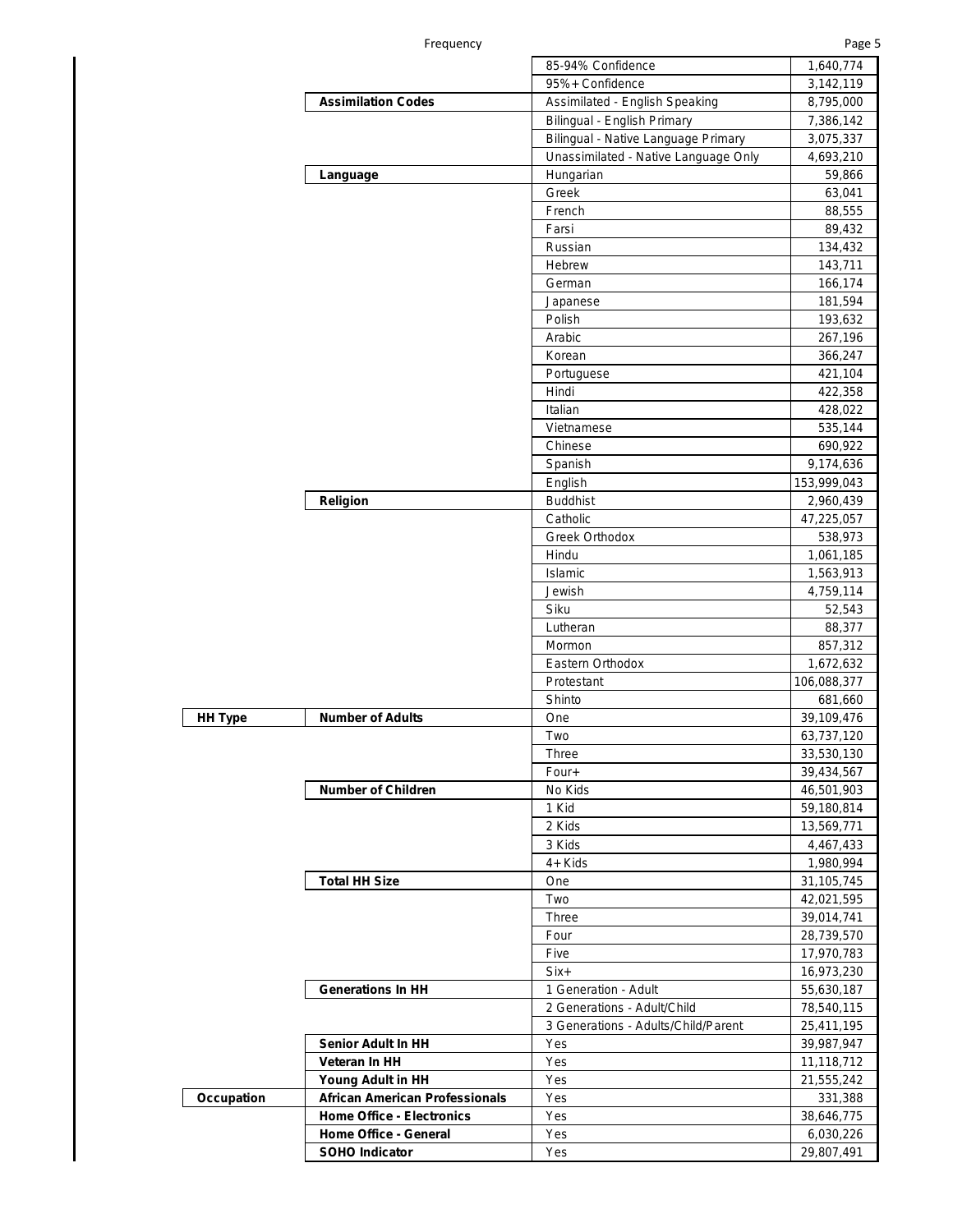|                   |                     | <b>Working Woman</b>            | Yes                           | 78,487,918 |
|-------------------|---------------------|---------------------------------|-------------------------------|------------|
|                   |                     | <b>Business Owner</b>           | Accountant                    | 714,008    |
|                   |                     |                                 | <b>Builder</b>                | 25,923     |
|                   |                     |                                 | Contractor                    | 239,182    |
|                   |                     |                                 | Dealer/Retailer/Storekeeper   | 26,215     |
|                   |                     |                                 | Distributor/Wholesaler        | 3,979      |
|                   |                     |                                 | <b>Funeral Director</b>       | 7,654      |
|                   |                     |                                 | Maker/Manufacturer            | 8,088      |
|                   |                     |                                 | Owner                         | 624,207    |
|                   |                     |                                 | Partner                       | 53,182     |
|                   |                     |                                 | Self-Employed                 | 2,036,780  |
|                   |                     | Occupation                      | Professional/Tech             | 19,551,021 |
|                   |                     |                                 | Admin/Mgr                     | 7,097,956  |
|                   |                     |                                 | Sales/Service                 | 2,078,170  |
|                   |                     |                                 | Clerical/White Collar         |            |
|                   |                     |                                 |                               | 19,414,667 |
|                   |                     |                                 | Craftsman/Blue Collar         | 15,894,499 |
|                   |                     |                                 | Student                       | 740,284    |
|                   |                     |                                 | Homemaker                     | 10,101,350 |
|                   |                     |                                 | Retired                       | 10,414,095 |
|                   |                     |                                 | Farmer                        | 1,158,651  |
|                   |                     |                                 | Military                      | 500,411    |
|                   |                     |                                 | Religious                     | 104,805    |
|                   |                     |                                 | Self Employed                 | 1,316,691  |
|                   |                     |                                 | Educator                      | 699,721    |
|                   |                     |                                 | <b>Financial Professional</b> | 1,357,538  |
|                   |                     |                                 | Legal Professional            | 311,153    |
|                   |                     |                                 | <b>Medical Professional</b>   | 5,407,462  |
|                   |                     |                                 | Other                         | 160,279    |
|                   | Other               | <b>Children by Age Range</b>    | Age 0 - 2 Present (Male)      | 393,422    |
|                   |                     |                                 | Age 0 - 2 Present (Female)    | 401,389    |
|                   |                     |                                 | Age 0 - 2 Present (Unknown)   | 10,985,550 |
|                   |                     |                                 | Age 3 - 5 Present (Male)      | 343,162    |
|                   |                     |                                 | Age 3 - 5 Present (Female)    | 359,015    |
|                   |                     |                                 | Age 3 - 5 Present (Unknown)   | 9,335,972  |
|                   |                     |                                 | Age 6 - 10 Present (Male)     | 1,569,023  |
|                   |                     |                                 | Age 6 - 10 Present (Female)   | 1,858,752  |
|                   |                     |                                 | Age 6 - 10 Present (Unknown)  | 14,743,937 |
|                   |                     |                                 | Age 11 - 15 Present (Male)    | 2,688,850  |
|                   |                     |                                 | Age 11 - 15 Present (Female)  | 2,920,891  |
|                   |                     |                                 | Age 11 - 15 Present (Unknown) | 14,002,572 |
|                   |                     |                                 |                               |            |
|                   |                     |                                 | Age 16 - 17 Present (Male)    | 5,102,461  |
|                   |                     |                                 | Age 16 - 17 Present (Female)  | 5,036,952  |
|                   |                     |                                 | Age 16 - 17 Present (Unknown) | 10,091,706 |
| Category          | <b>Sub-Category</b> | Field                           | <b>Description</b>            | Count      |
| <b>Behavioral</b> | Donor               | <b>Animal Welfare</b>           | Yes                           | 12,666,266 |
|                   |                     | <b>Arts or Cultural</b>         | Yes                           | 1,178,464  |
|                   |                     | Charitable                      | Yes                           | 91,244,386 |
|                   |                     | Children's                      | Yes                           | 16,113,463 |
|                   |                     | <b>Community / Charities</b>    | Yes                           | 57,085,502 |
|                   |                     | <b>Donation/Contribution</b>    | Yes                           | 9,654,074  |
|                   |                     | <b>Environment or Wildlife</b>  | Yes                           | 16,233,733 |
|                   |                     | <b>Environmental Issues</b>     | Yes                           | 64,769     |
|                   |                     | Health                          | Yes                           | 32,650,079 |
|                   |                     | <b>International Aid</b>        | Yes                           | 552,902    |
|                   |                     | <b>Mail Order Donor</b>         | Yes                           | 4,912,742  |
|                   |                     | Other                           | Yes                           | 11,380,192 |
|                   |                     | <b>Political</b>                | Yes                           | 72,137,331 |
|                   |                     | <b>Political - Conservative</b> | Yes                           | 815,503    |
|                   |                     | <b>Political - Liberal</b>      | Yes                           | 467,124    |
|                   |                     | <b>Religious</b>                | Yes                           | 21,049,111 |
|                   |                     | Veteran's                       | Yes                           | 12,256,949 |
|                   |                     |                                 |                               |            |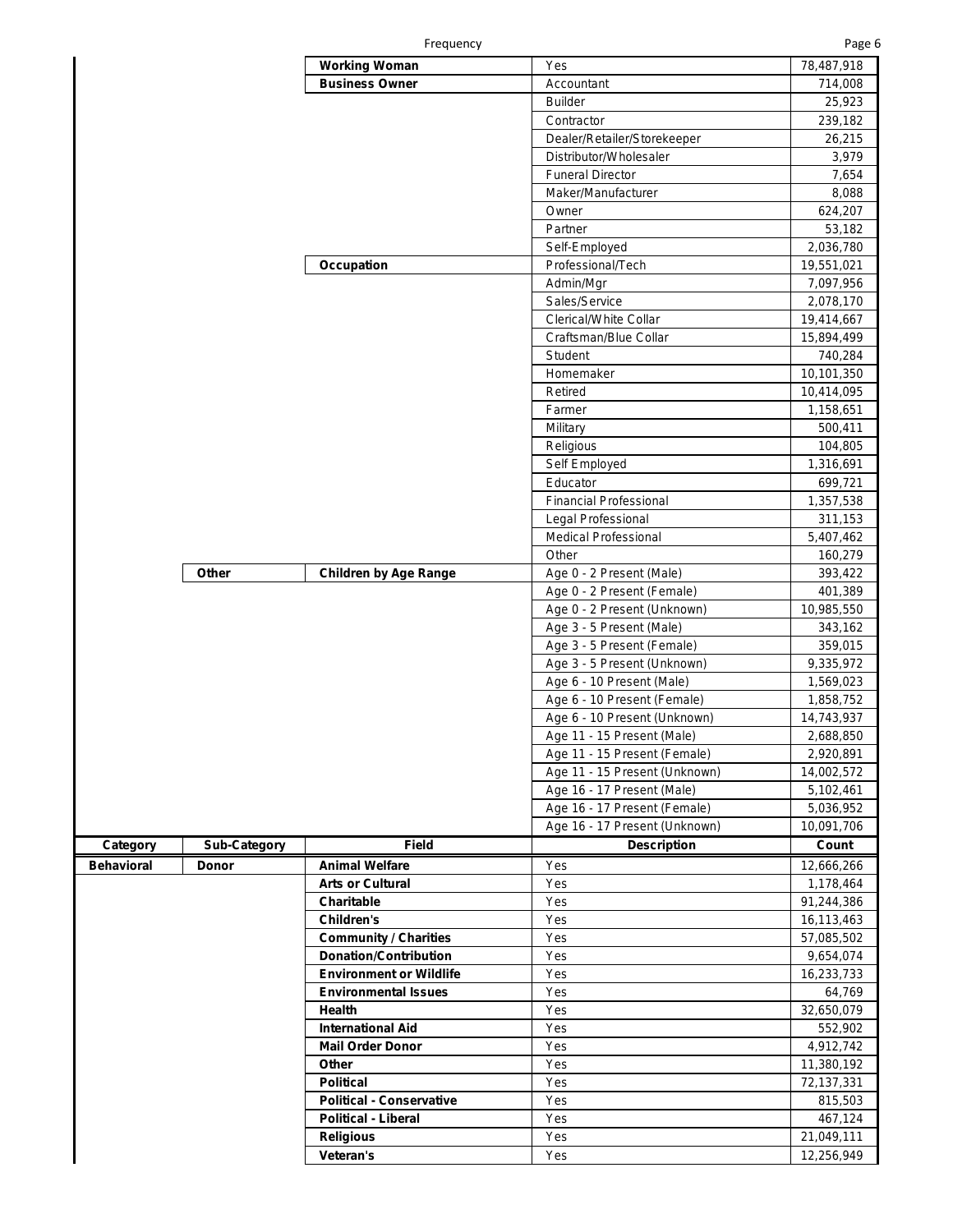|--|--|--|--|--|

|                  | Entertainment       | <b>Computers</b>                                 | Yes                | 112,697,532              |
|------------------|---------------------|--------------------------------------------------|--------------------|--------------------------|
|                  |                     | <b>Consumer Electronics</b>                      | Yes                | 101,747,961              |
|                  |                     | <b>DVDs/Videos</b>                               | Yes                | 6,414,335                |
|                  |                     | <b>Education Online</b>                          | Yes                | 11,115,563               |
|                  |                     | <b>TV/Video/Movie</b>                            | Yes                |                          |
|                  |                     |                                                  |                    | 1,122,081                |
|                  |                     | Gaming                                           | Yes                | 829,415                  |
|                  |                     | <b>Gaming - Computer Games</b>                   | Yes                | 1,950,634                |
|                  |                     | <b>Gaming - Video Games</b>                      | Yes                | 2,987,134                |
|                  |                     | <b>High End Appliances</b>                       | Yes                | 236,101                  |
|                  |                     | <b>Movie Collector</b>                           | Yes                | 19,279,794               |
|                  |                     | <b>Music - Avid Listener</b>                     | Yes                | 38,371,406               |
|                  |                     | <b>Music - Home Stereo</b>                       | Yes                | 1,432,976                |
|                  |                     | <b>Music Collector</b>                           | Yes                | 7,558,698                |
|                  |                     | <b>Music Player</b>                              | Yes                | 27, 154, 871             |
|                  |                     | <b>Musical Instruments</b>                       | Yes                | 3,150,684                |
|                  |                     | <b>Theater / Performing Arts</b>                 | Yes                | 16,374,983               |
|                  |                     | TV - Cable                                       | Yes                | 102,562                  |
|                  |                     | <b>TV - Satellite Dish</b>                       |                    |                          |
|                  |                     |                                                  | Yes                | 7,993,917                |
|                  | <b>Finance</b>      | <b>Active Investor</b>                           | Yes                | 11,080,917               |
|                  |                     | <b>Investments - Foreign</b>                     | Yes                | 3,789,464                |
|                  |                     | <b>Investments - Personal</b>                    | Yes                | 67,385,272               |
|                  |                     | <b>Investments - Real Estate</b>                 | Yes                | 11,672,594               |
|                  |                     | <b>Investments - Stocks / Bonds</b>              | Yes                | 18,254,718               |
|                  |                     | <b>Money Seekers</b>                             | Yes                | 12,275,518               |
|                  |                     | <b>Financial Newsletter</b>                      | Yes                | 10,817,349               |
|                  |                     | <b>Invest Prop Owned Range</b>                   | 1 - 4 Properties   | 8,716,614                |
|                  |                     |                                                  | 5 - 9 Properties   | 235,698                  |
|                  |                     |                                                  | 10 - 14 Properties | 33,560                   |
|                  |                     |                                                  | 15 - 24 Properties | 14,252                   |
|                  |                     |                                                  | 25 - 49 Properties | 4,598                    |
|                  |                     |                                                  | 50+ Properties     | 923                      |
|                  |                     |                                                  |                    |                          |
|                  | Lifestyles          | Arts & Broadway                                  | Yes                | 1,669,030                |
|                  |                     | Cosmopolitan                                     | Yes                | 40,373,357               |
|                  |                     | <b>Fast Trackers</b>                             | Yes                | 4,596,755                |
|                  |                     |                                                  |                    |                          |
|                  |                     | Handymen                                         | Yes                | 8,258,426                |
|                  |                     | Home & Garden                                    | Yes                | 19,165,124               |
|                  |                     | <b>Homebodies</b>                                | Yes                | 33,830,514               |
|                  |                     |                                                  |                    |                          |
|                  |                     | Mo' Money                                        | Yes                | 18,917,445               |
|                  |                     | <b>Tech Gurus</b>                                | Yes                | 34,533,465               |
|                  |                     | <b>The Good Life</b>                             | Yes                | 20,517,150               |
|                  |                     | <b>Weekend Warriors</b>                          | Yes                | 10,482,899               |
|                  | Reading             | <b>Audio Books</b>                               | Yes                | 452,918                  |
|                  |                     | <b>Current Affairs / Politics</b>                | Yes                | 30,458,512               |
|                  |                     | General                                          | Yes                | 115,594,646              |
|                  |                     | <b>History / Military</b>                        | Yes                | 6,376,846                |
|                  |                     | <b>Magazines</b>                                 | Yes                | 120,734,478              |
|                  |                     | Religious / Inspirational                        | Yes                | 16,443,422               |
|                  |                     | <b>Religious / Inspirational</b>                 | Yes                | 29,293,733               |
|                  |                     | Science / Space                                  | Yes                | 4,090,354                |
|                  |                     | <b>Science Fiction</b>                           | Yes                | 7,701,628                |
| Category         |                     | <b>Field</b>                                     | <b>Description</b> | Count                    |
|                  | <b>Sub-Category</b> |                                                  |                    |                          |
| <b>Interests</b> | <b>Collectors</b>   | <b>Antiques</b>                                  | Yes                | 28, 162, 777             |
|                  |                     | Arts                                             | Yes                | 5,458,849                |
|                  |                     | <b>Avid Collector</b>                            | Yes                | 14,724,056               |
|                  |                     | Coins                                            | Yes                | 15,183,562               |
|                  |                     | <b>General Collector</b>                         | Yes                | 48,512,584               |
|                  |                     | <b>Military Memorabilia</b>                      | Yes                | 1,308,455                |
|                  |                     | Sports Memorabilia                               | Yes                | 9,248,554                |
|                  |                     | <b>Stamps</b>                                    | Yes                | 5,052,710                |
|                  | Cooking             | <b>General Cooking</b><br><b>Gourmet Cooking</b> | Yes<br>Yes         | 63,661,068<br>73,767,809 |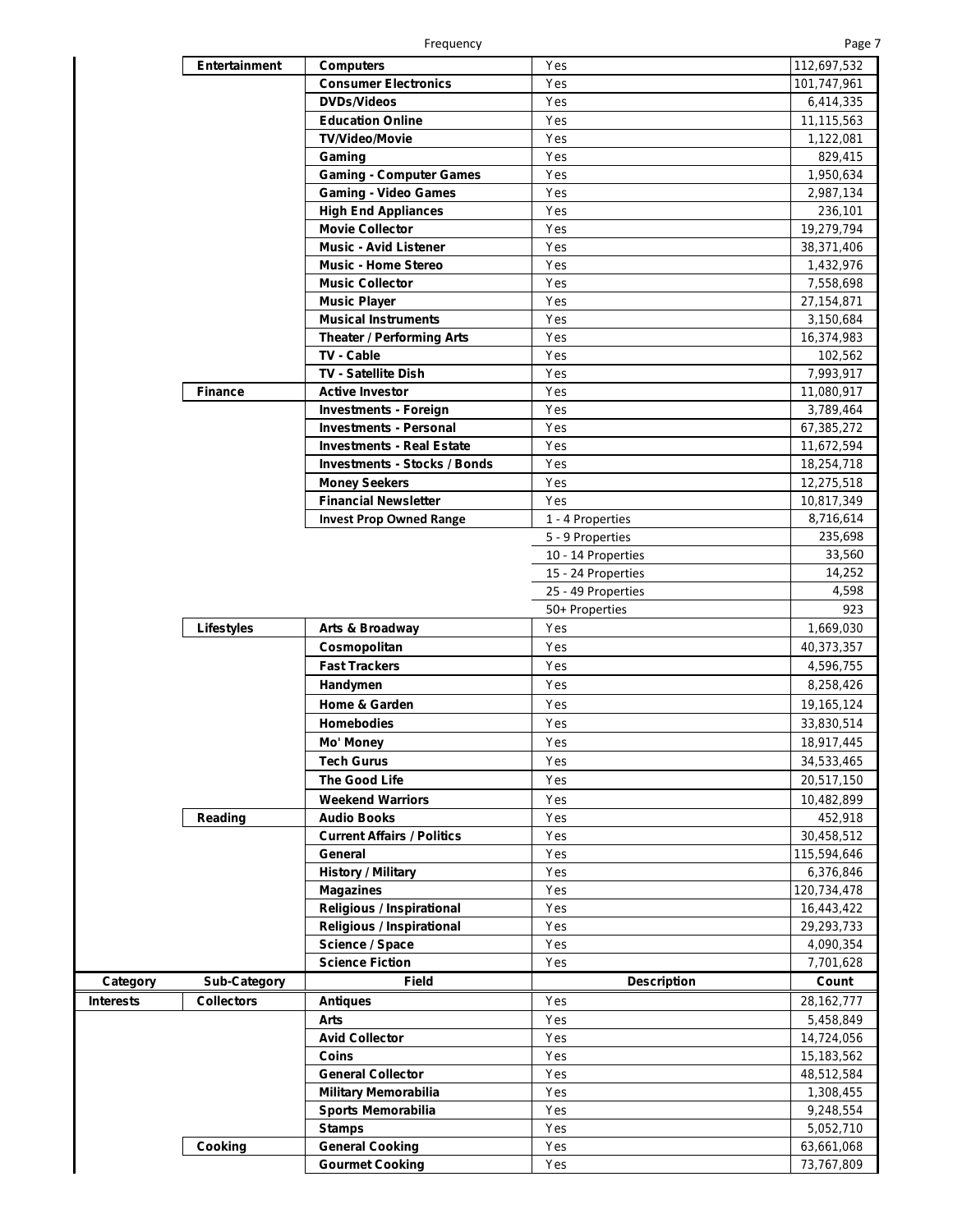|--|--|--|--|

|          |                        | Frequency                            |                    | Page 8       |
|----------|------------------------|--------------------------------------|--------------------|--------------|
|          |                        | Natural Foods                        | Yes                | 21,949,103   |
|          |                        | Wines                                | Yes                | 9,447,112    |
|          | <b>Fitness</b>         | <b>Aerobic</b>                       | Yes                | 5,444,476    |
|          |                        | <b>Dieting / Weight Loss</b>         | Yes                | 42,623,170   |
|          |                        | <b>Health/Medical</b>                | Yes                | 44,720,410   |
|          |                        | <b>Running / Jogging</b>             | Yes                | 4,572,652    |
|          |                        | Self Improvement                     | Yes                | 13,108,561   |
|          |                        | Walking                              | Yes                | 24,216,105   |
|          | <b>Hobbies</b>         | <b>Auto Work</b>                     | Yes                | 51,300,737   |
|          |                        | <b>Aviation</b>                      | Yes                | 1,916,951    |
|          |                        | <b>Crafts</b>                        | Yes                |              |
|          |                        | <b>Games - Board Games/Puzzles</b>   | Yes                | 76,886,738   |
|          |                        |                                      |                    | 1,064,862    |
|          |                        | Gardening                            | Yes                | 95,863,776   |
|          |                        | <b>Home Improvement</b>              | Yes                | 46,407,767   |
|          |                        | Home Improvement - DIY               | Yes                | 5,475,289    |
|          |                        | <b>House Plants</b>                  | Yes                | 3,150        |
|          |                        | <b>Needle Crafts</b>                 | Yes                | 21,424,165   |
|          |                        | Photography                          | Yes                | 15,892,696   |
|          |                        | <b>Sweepstakes / Contests</b>        | Yes                | 40,863,401   |
|          |                        | Woodworking                          | Yes                | 15,136,158   |
|          | <b>Pets</b>            | <b>Cat Owner</b>                     | Yes                | 22,228,825   |
|          |                        | Dog Owner                            | Yes                | 34,405,325   |
|          |                        | Equestrian                           | Yes                | 3,118,756    |
|          |                        | <b>Other Pet Owner</b>               | Yes                | 32,089,473   |
|          | <b>Sports</b>          | <b>Boating / Sailing</b>             | Yes                | 15,739,265   |
|          |                        | <b>Camping / Hiking</b>              | Yes                | 22,787,966   |
|          |                        | <b>Fishing</b>                       | Yes                | 26,993,997   |
|          |                        | Golf                                 | Yes                | 25,899,260   |
|          |                        | <b>Hunting / Shooting</b>            | Yes                | 28,828,314   |
|          |                        | <b>Motorcycling</b>                  | Yes                | 7,657,158    |
|          |                        | <b>NASCAR</b>                        | Yes                | 17,788,126   |
|          |                        | <b>Scuba Diving</b>                  | Yes                | 897,957      |
|          |                        | <b>Snow Skiing</b>                   | Yes                | 4,530,605    |
|          |                        | <b>Tennis</b>                        | Yes                | 1,708,469    |
|          |                        | <b>Spectator - Auto/Cycle Racing</b> | Yes                | 15,258,189   |
|          |                        | <b>Spectator - Baseball</b>          | Yes                | 22,747,735   |
|          |                        | Spectator - Basketball               | Yes                | 20,791,994   |
|          |                        | <b>Spectator - Football</b>          | Yes                | 30,033,001   |
|          |                        | <b>Spectator - Hockey</b>            | Yes                | 7,974,878    |
|          |                        | <b>Spectator - Soccer</b>            | Yes                | 291,117      |
|          |                        | Spectator - TV                       | Yes                |              |
|          | <b>Travel</b>          | <b>Cruise Vacations</b>              | Yes                | 17,017,323   |
|          |                        |                                      | Yes                | 26,430,990   |
|          |                        | <b>Domestic Travel</b>               | Yes                | 45,828,480   |
|          |                        | <b>Gaming - Casino</b>               |                    | 7,585,657    |
|          |                        | <b>General Travel</b>                | Yes                | 12,388,917   |
|          |                        | <b>International Travel</b>          | Yes                | 8,001,003    |
|          | Other                  | Arts                                 | Yes                | 29,128,509   |
|          |                        | Career                               | Yes                | 24,907,655   |
|          |                        | <b>Career Improvement</b>            | Yes                | 1,422,320    |
|          |                        | <b>Children's Interests</b>          | Yes                | 59,249,757   |
|          |                        | <b>Christian Families</b>            | Yes                | 18, 161, 632 |
|          |                        | Grandchildren                        | Yes                | 8,721,581    |
|          |                        | Parenting                            | Yes                | 4,067,363    |
|          |                        | <b>Single Parent</b>                 | Yes                | 17,597,909   |
|          |                        | <b>Smoking / Tobacco</b>             | Yes                | 7,146,790    |
| Category | <b>Sub-Category</b>    | Field                                | <b>Description</b> | Count        |
| Buying   | <b>Purchase Habits</b> | <b>Mail Order Buyer</b>              | Yes                | 136,872,758  |
|          |                        | <b>Mail Order Responder</b>          | Yes                | 136,926,213  |
|          |                        | <b>Membership Clubs</b>              | Yes                | 7,976,903    |
|          |                        | <b>Online Purchasing Indicator</b>   | Yes                | 44,096,611   |
|          |                        | <b>Value-Priced Genl Merchandise</b> | Yes                | 26,400,233   |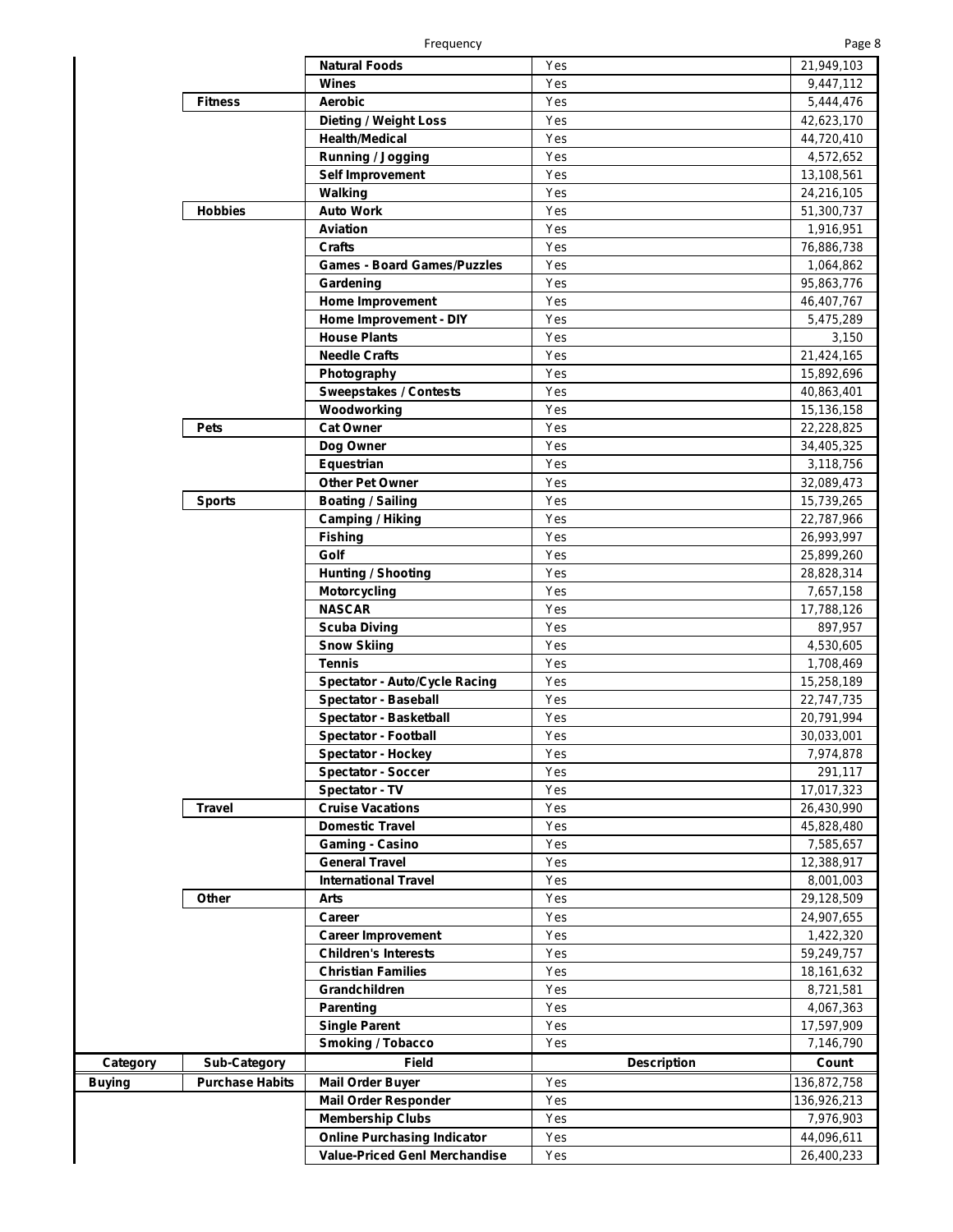Frequency

|--|--|--|--|

|          | Women's                | Apparel - Women's                    | Yes                                            | 62,177,145             |
|----------|------------------------|--------------------------------------|------------------------------------------------|------------------------|
|          |                        | <b>Apparel - Women's - Petite</b>    | Yes                                            | 2,837,721              |
|          |                        | Apparel - Women's - Plus Sizes       | Yes                                            | 21,606,698             |
|          |                        | <b>Young Women's Apparel</b>         | Yes                                            | 3,863,799              |
|          | Men's                  | Apparel - Men's                      | Yes                                            | 22,704,594             |
|          |                        | Apparel - Men's - Big & Tall         | Yes                                            | 3,612,784              |
|          |                        | Young Men's Apparel                  | Yes                                            | 277,694                |
|          | Kids'                  | <b>Apparel - Children's</b>          | Yes                                            | 6,681,566              |
|          |                        | Apparel - Infants & Toddler          | Yes                                            | 3,495,224              |
|          |                        | <b>Learning &amp; Activity Toys</b>  | Yes                                            | 5,552,041              |
|          |                        | General                              | Yes                                            |                        |
|          |                        |                                      |                                                | 39,524,365             |
|          |                        | <b>Baby Care</b>                     | Yes                                            | 2,432,097              |
|          |                        | <b>Back-To-School</b>                | Yes                                            | 774,621                |
|          | <b>Other Purchases</b> | <b>Antiques</b>                      | Yes                                            | 35,504                 |
|          |                        | Art                                  | Yes                                            | 23,668,275             |
|          |                        | <b>Auto Parts &amp; Accessories</b>  | Yes                                            | 21,907,040             |
|          |                        | <b>Beauty/Cosmetics</b>              | Yes                                            | 44,352,261             |
|          |                        | <b>Books</b>                         | Yes                                            | 27,198,101             |
|          |                        | <b>Books - Audio</b>                 | Yes                                            | 440,980                |
|          |                        | <b>Collectibles</b>                  | Yes                                            | 16,836,103             |
|          |                        | <b>Crafts</b>                        | Yes                                            | 15,222,393             |
|          |                        | Gardening                            | Yes                                            | 35,797,505             |
|          |                        | <b>Health &amp; Beauty</b>           | Yes                                            | 38,594,434             |
|          |                        | Home & Garden                        | Yes                                            | 29,398,657             |
|          |                        | <b>Home Furnishings / Decorating</b> | Yes                                            | 113,591,559            |
|          |                        | <b>Hunting</b>                       | Yes                                            | 2,209,220              |
|          |                        | Jewelry                              | Yes                                            | 13,572,891             |
|          |                        | Luggage                              | Yes                                            | 4,128,744              |
|          |                        | <b>Magazines</b>                     | Yes                                            | 42,891,570             |
|          |                        | <b>Pets</b>                          | Yes                                            | 14,921,202             |
|          |                        | Photography & Video Equip            | Yes                                            | 1,093,643              |
|          |                        | <b>Sports &amp; Leisure</b>          | Yes                                            | 35,326,978             |
|          |                        | <b>Telecommunications</b>            | Yes                                            | 155,675                |
| Category | <b>Sub-Category</b>    | <b>Field</b>                         | <b>Description</b>                             | Count                  |
|          |                        |                                      |                                                |                        |
| Mortgage | Mortgage               | Pass Prospector Home Value           | $<$ \$25,000                                   | 1,496,466              |
|          |                        |                                      | \$25,000 - \$49,999                            | 2,456,366              |
|          |                        |                                      | \$50,000 - \$74,999                            | 6,996,937              |
|          |                        |                                      | \$75,000 - \$99,999                            | 9,285,600              |
|          |                        |                                      | $$100,000 - $124,999$                          | 9,966,901              |
|          |                        |                                      | \$125,000 - \$149,999                          | 9,599,123              |
|          |                        |                                      | \$150,000 - \$199,999                          | 15,440,702             |
|          |                        |                                      | \$200,000 - \$249,999                          | 10,716,683             |
|          |                        |                                      | \$250,000 - \$299,999                          | 7,448,220              |
|          |                        |                                      | \$300,000 - \$399,999                          | 9,157,401              |
|          |                        |                                      | \$400,000 - \$499,999                          | 4,852,666              |
|          |                        |                                      | \$500,000 - \$749,999                          | 4,964,158              |
|          |                        |                                      | \$750,000+                                     | 1,468,479              |
|          |                        | <b>Sales Transaction Code</b>        | Construction Loan                              | 363,641                |
|          |                        |                                      | Subdivision/New Construction                   | 6,609,020              |
|          |                        |                                      | Resale                                         | 54,588,170             |
|          |                        |                                      | Seller Carryback                               | 320,613                |
|          |                        | <b>Purchase Amt Range</b>            | $<$ \$25,000                                   | 2,198,692              |
|          |                        |                                      | \$25,000 - \$49,999                            | 3,414,662              |
|          |                        |                                      | \$50,000 - \$74,999                            | 4,410,841              |
|          |                        |                                      | \$75,000 - \$99,999                            | 5,046,938              |
|          |                        |                                      | \$100,000 - \$124,999                          | 4,527,779              |
|          |                        |                                      | $$125,000 - $149,999$                          | 4,956,255              |
|          |                        |                                      | \$150,000 - \$199,999                          | 7,876,593              |
|          |                        |                                      |                                                | 5,048,902              |
|          |                        |                                      |                                                |                        |
|          |                        |                                      | \$200,000 - \$249,999                          |                        |
|          |                        |                                      | \$250,000 - \$299,999<br>\$300,000 - \$399,999 | 3,551,834<br>4,136,495 |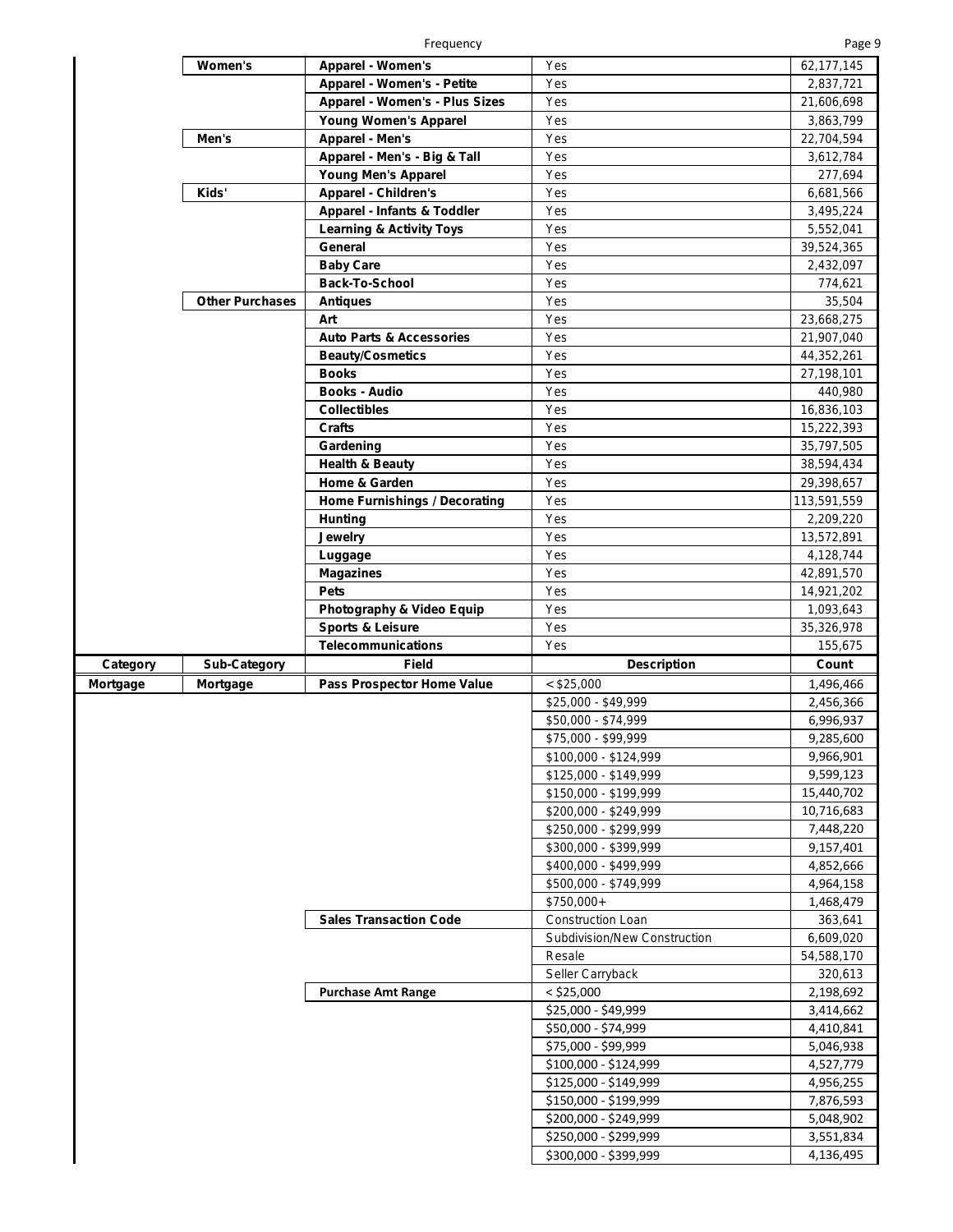Frequency **Page 10** 

|                 |                                 | \$400,000 - \$499,999 | 2,097,824  |
|-----------------|---------------------------------|-----------------------|------------|
|                 |                                 | \$500,000 - \$749,999 | 2,087,560  |
|                 |                                 | \$750,000 - \$999,999 | 628,470    |
|                 |                                 | \$1,000,000+          | 455,782    |
|                 | <b>Total Mortgage Amt Range</b> | $<$ \$25,000          | 1,305,649  |
|                 |                                 | \$25,000 - \$49,999   | 2,472,477  |
|                 |                                 | \$50,000 - \$74,999   | 3,646,504  |
|                 |                                 | \$75,000 - \$99,999   | 3,614,439  |
|                 |                                 | \$100,000 - \$124,999 | 4,293,521  |
|                 |                                 | \$125,000 - \$149,999 | 3,529,063  |
|                 |                                 | \$150,000 - \$199,999 | 5,799,201  |
|                 |                                 | \$200,000 - \$249,999 | 4,025,915  |
|                 |                                 | \$250,000 - \$299,999 | 2,752,908  |
|                 |                                 | \$300,000 - \$399,999 | 3,199,735  |
|                 |                                 | \$400,000 - \$499,999 | 1,611,184  |
|                 |                                 |                       |            |
|                 |                                 | \$500,000 - \$749,999 | 1,341,183  |
|                 |                                 | \$750,000 - \$999,999 | 313,435    |
|                 |                                 | \$1,000,000+          | 232,008    |
|                 | Loan-to-Value Range             | $\leq 10\%$           | 694,080    |
|                 |                                 | 11 - 20%              | 1,815,172  |
|                 |                                 | $21 - 30%$            | 2,363,383  |
|                 |                                 | $31 - 40%$            | 2,913,934  |
|                 |                                 | 41 - 50%              | 3,387,465  |
|                 |                                 | $51 - 60%$            | 3,829,118  |
|                 |                                 | 61 - 70%              | 4,293,137  |
|                 |                                 | 71 - 75%              | 2,402,921  |
|                 |                                 | 76 - 80%              | 2,699,695  |
|                 |                                 | 81 - 85%              | 2,920,050  |
|                 |                                 | 86 - 90%              | 2,819,965  |
|                 |                                 | 91 - 95%              | 2,792,033  |
|                 |                                 | 96 - 100%             | 2,879,593  |
|                 |                                 | 101 - 120%            | 8,108,221  |
|                 |                                 | $>= 121%$             | 6,024,648  |
| <b>Property</b> | <b>Air Conditioning</b>         | Central               | 29,929,715 |
|                 |                                 | Central & Unit        | 232,667    |
|                 |                                 | Dual Unit             | 324,680    |
|                 |                                 | Evaporative           | 629,645    |
|                 |                                 | <b>Heat Pump</b>      | 169,083    |
|                 |                                 | Refrigeration         | 1,724,899  |
|                 |                                 | Package               | 332,289    |
|                 |                                 | Separate System       | 452,260    |
|                 |                                 | <b>Split System</b>   | 2,279,054  |
|                 |                                 | <b>Wall Unit</b>      | 186,269    |
|                 |                                 | <b>Window Unit</b>    | 270,982    |
|                 |                                 | Wall/Window Unit      |            |
|                 |                                 |                       | 131,009    |
|                 | Fuel                            | Electric              | 3,648,096  |
|                 |                                 | Gas                   | 12,984,069 |
|                 |                                 | Gas Public/Piped      | 3,067,369  |
|                 |                                 | Oil                   | 1,532,947  |
|                 | <b>Sewer</b>                    | Commercial            | 1,649,372  |
|                 |                                 | Private               | 2,913,920  |
|                 |                                 | Public                | 12,792,328 |
|                 |                                 | Septic                | 2,847,237  |
|                 | <b>Swimming Pool</b>            | Yes                   | 6,217,847  |
|                 | Water                           | Commercial            | 2,125,428  |
|                 |                                 | Private               | 1,718,192  |
|                 |                                 | Public                | 14,484,493 |
|                 |                                 | Well                  | 1,833,011  |
| Category        | Field                           | <b>Description</b>    | Count      |
|                 | <b>State</b>                    | Alaska                | 390,881    |
|                 |                                 | Alabama               | 3,111,750  |
|                 |                                 |                       |            |

**Geography**